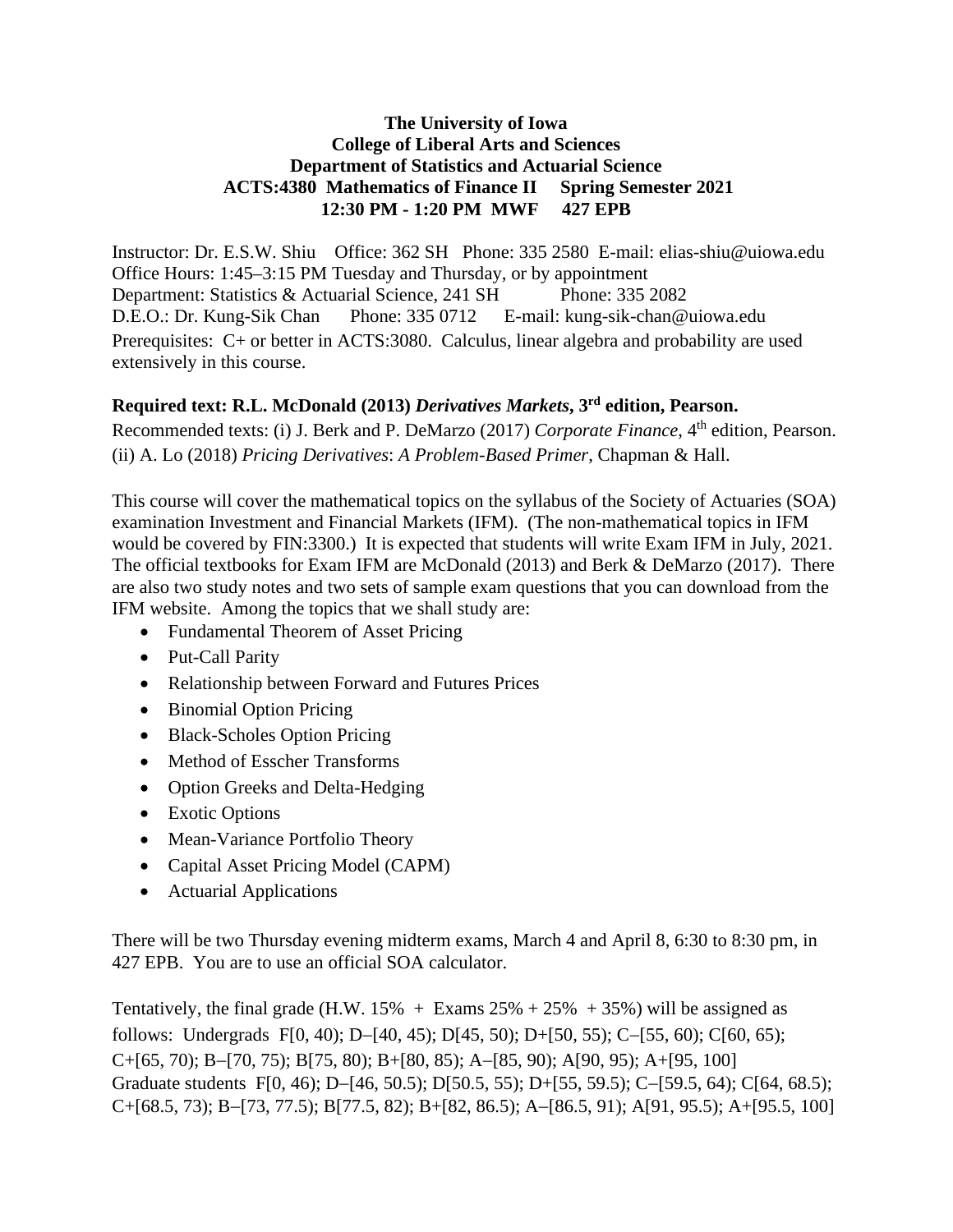#### **College of Liberal Arts and Sciences Information for Undergraduates Spring 2021**

#### **Absences and Attendance**

Students are responsible for attending class and for contributing to the learning environment of a course. Students are also responsible for knowing course absence policies, which vary by instructor. All absence policies, however, must uphold the UI policy related to student illness, mandatory religious obligations, including Holy Day obligations, unavoidable circumstances, and University authorized activities [\(https://clas.uiowa.edu/students/handbook/attendance](https://clas.uiowa.edu/students/handbook/attendance-absences)[absences\)](https://clas.uiowa.edu/students/handbook/attendance-absences). Students may use the CLAS absence form to aid communication with the instructor who will decide if the absence is excused or unexcused; the form is located on ICON within the top banner under "Student Tools."

#### **Academic Integrity**

All undergraduates enrolled in courses offered by CLAS have in essence agreed to the College's [Code of Academic Honesty.](https://clas.uiowa.edu/students/handbook/academic-fraud-honor-code) Academic misconduct affects a student's related grade and is reported to the College which applies an additional sanction including suspension. Outcomes about misconduct are communicated through UI email

[\(https://clas.uiowa.edu/students/handbook/academic-fraud-honor-code\)](https://clas.uiowa.edu/students/handbook/academic-fraud-honor-code).

### **Accommodations for Disabilities**

UI is committed to an educational experience that is accessible to all students. A student may request academic accommodations for a disability (such as a mental health, attention, learning, vision, and a physical or health-related condition) by registering with Student Disability Services (SDS). The student is then responsible for discussing specific accommodations with the instructor. More information is at [https://sds.studentlife.uiowa.edu/.](https://sds.studentlife.uiowa.edu/)

## **Administrative Home of the Course**

The College of Liberal Arts and Sciences (CLAS) is the administrative home of this course and governs its add/drop deadlines, the second-grade-only option, and related policies. Other UI colleges may have different policies for courses offered by that college. CLAS policies may be found here: [https://clas.uiowa.edu/students/handbook.](https://clas.uiowa.edu/students/handbook)

#### **Classroom Expectations**

Students are expected to comply with University policies regarding appropriate classroom behavior as outlined in the Code of Student Life [\(https://dos.uiowa.edu/policies/code-of-student](https://dos.uiowa.edu/policies/code-of-student-life/)[life/\)](https://dos.uiowa.edu/policies/code-of-student-life/). This includes related UI policies and procedures that all students have agreed to regarding the COVID-19 pandemic. Particularly, each student must wear a face mask when in a UI building, including a classroom. The density of seats in classrooms has been reduced, and in some instances, this will allow 6 feet or more of distance while other cases, it may be less. Regardless, wearing a face mask and maintaining as much distance as is possible are vital to slowing the spread of COVID-19. In the event that a student disrupts the classroom environment through the failure to comply with a reasonable directive of an instructor or of the University, the instructor has the authority to ask that the student to leave the space immediately for the remainder of the class period. Additionally, the instructor is asked to report the incident to the UI Office of Student Accountability, with the possibility of additional follow-up with the student.